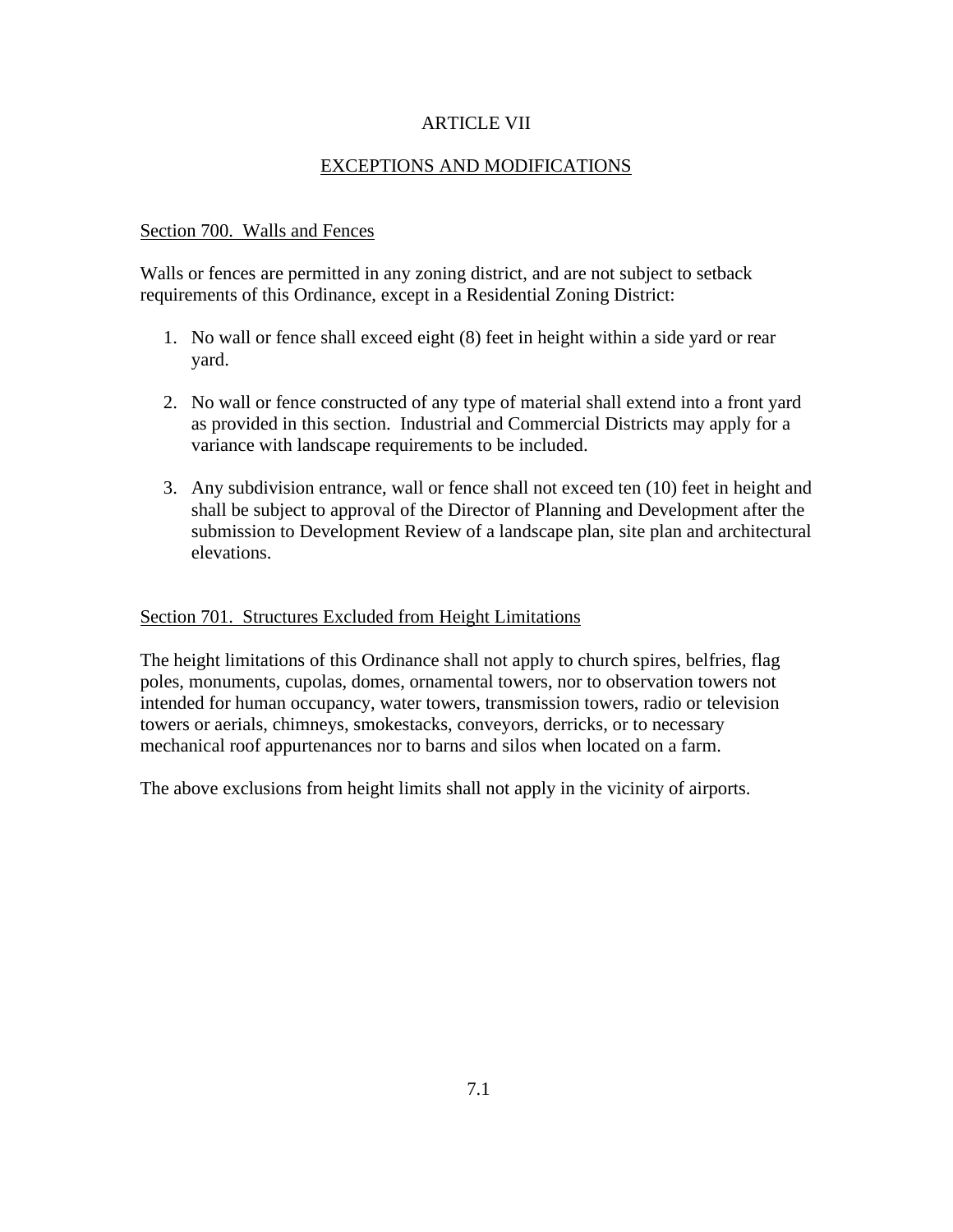#### Section 702. Substandard Lots of Record

Any lot of record existing at the time of the adoption of amendment of this Ordinance, that has an area or width that is less than is required by this Ordinance, may be used, subject to the following exceptions and modifications:

- 1. Adjoining Lots: When two (2) or more adjoining lots of record with continuous frontage are in one ownership at any time after the adoption or amendment of this Ordinance and such lots, individually, have an area or width that is less than is required by this Ordinance, then such contiguous lots shall be considered as a single lot or several lots of the minimum width and area required in the Zoning District in which they are located.
- 2. Individual Lot Not Meeting Minimum Lot Size Requirements:

 Within the City's downtown development district as presently defined or as amended, one-family dwellings are permitted on any lot of record that existed as of the adoption of the 2000 Zoning Ordinance but is now a non-conforming lot which has an area, width or depth less than that required by this Ordinance may be used as a building site for a one-family dwelling in conformance with the criteria below. Additionally, such lots may be subdivided if in conformance with the criteria set forth below and after application and approval of an exemption plat. Applications for exemption plat approval shall be submitted to the City's Planning Director and shall be approved as a matter of right provided the following criteria is met:

- (a) Minimum gross heated floor area for the proposed residential home(s) shall be a minimum of 1800 square feet, which shall exclude basement both finished and unfinished. The home shall have a minimum 2-car garage.
- (b) The residential dwelling front elevation shall be a minimum of 40% brick or stone with accents not to exceed 60%. Accents shall include brick, stone, rock, stucco, shakes, and cement siding. At a minimum, a 42" water table shall be provided on the side elevations with matching brick or stone and the rear elevation shall, at a minimum, be concrete siding.
- (c) Minimum lot size shall be 7,500 square feet and 75 feet in width.
- (d) The front setback shall be a minimum of 25 feet or 50 feet on collector roads and the rear setback shall be a minimum of 30 feet. The side setback shall be a minimum of 10 feet.
- (e) The driveway shall be a minimum of 18 feet in width.
- (f) Each lot shall have sodded front yards.
- (g) Each lot shall have two (2) ornamental trees planted in the front yard. The trees shall be a species approved by the City of Buford and shall be a minimum of 2" caliper.
- (h) In conformance with this ordinance, substandard street improvement plans shall be approved and installation of the curb and gutter and binder course prior to the issuance of building permits.